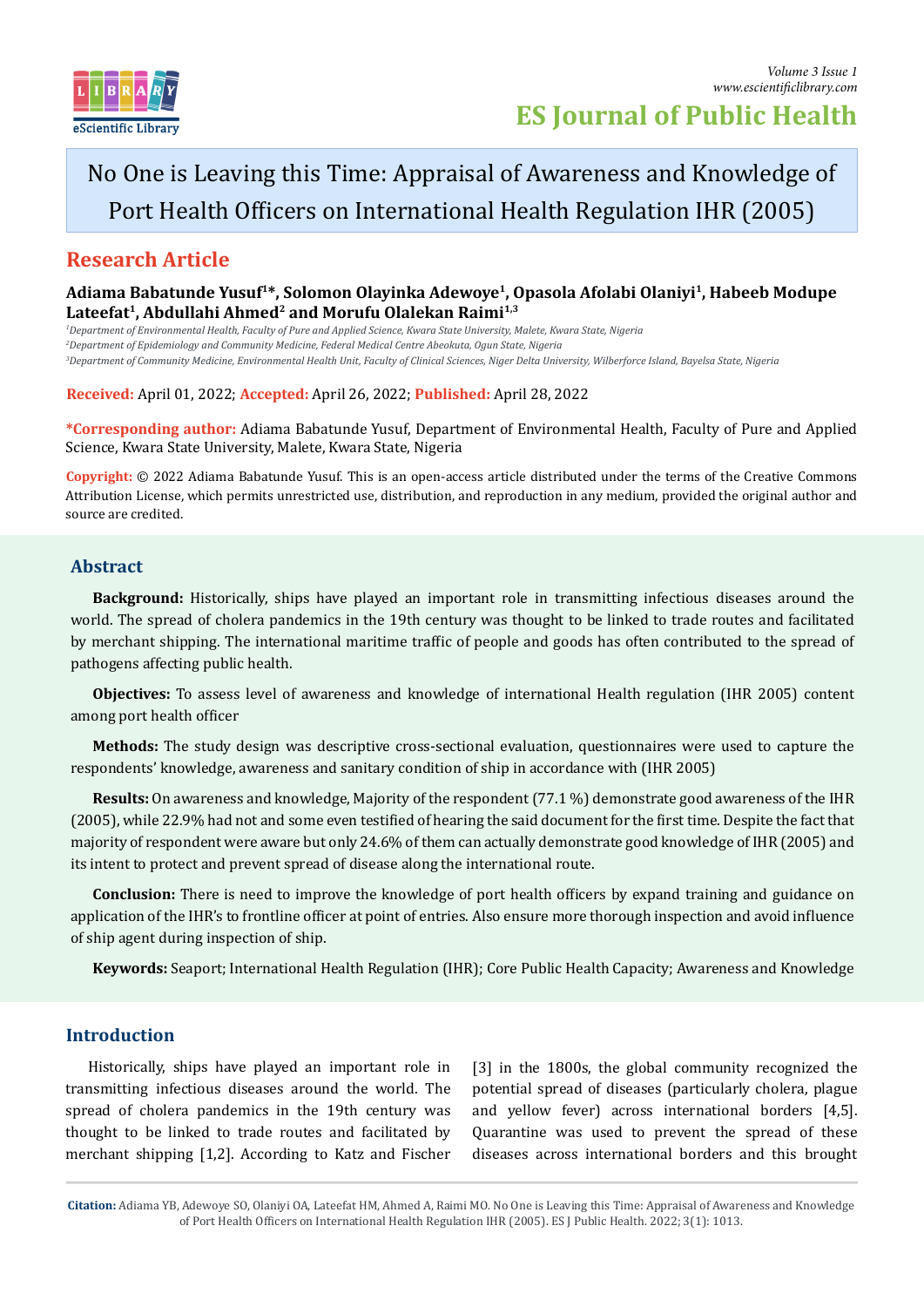about the implementation of the International Health Regulations (IHR). The International Sanitary Regulations were first adopted in 1951. In 1969, they were renamed as the International Health Regulations (IHR). The 1951 IHR were intended to monitor and control six serious infectious diseases: cholera, plague, yellow fever, smallpox, relapsing fever and typhus. In the intervening 50 years, many developments affected the international transmission of disease, including changes in international ship traffic. Therefore, on 23 May 2005, the World Health Assembly adopted a revised IHR by way of resolution WHA58.3, which entered into force on 15 June 2007. At the same time, the IHR clarifies a series of procedures that should be observed by the WHO to protect global public health safety [6]. The revised IHR focuses on public health crisis prevention, which has been expanded from certain "quarantine diseases" to any public health emergencies that may cause international repercussions. The implementation of the IHR shifts from the passive barrier of entry and exit points to the proactive risk management, aiming at early detection of any international threat before its formation and at stopping it from the very beginning [7].

#### **Knowledge and awareness of IHR 2005**

Awareness of IHR [7] among port health staff was low. The staff has not been given any training on IHR related activities, and an assessment of training needs had not been carried out during the last five years. Only 1 port health officer (PHO) has undergone foreign training twice (on issuing ship sanitation certificates regarding SARS), but it was not related to IHR [7]. However, the training programs for the Ministry of Health (MOH) conducted omits the IHR [7].

Numerous researchers like Olalekan [8], Olalekan et al. [9], IMO [10]. Bakari and Frumence [11] reported low level knowledge of IHR (2005) among health workers in their studies; some respondents had the correct understanding of IHR requirements. However, some had little information about the IHR [7]. It was noted that there was no training programme for Julius Nyere International Airport (JNIA) health workers for career development, knowledge and skills update. One respondent complained that she had not attended any training after her basic education. Lack of awareness, advocacy and adequate training on the importance of point of entry (POE) in implementing IHR [7] has left behind the efforts to spearhead the required

strategies for disease surveillance and response systems [6]. Training and re-training of health workers at POE is part of preparedness and response, and therefore, it is crucial for JNIA health workers for career development and update of knowledge and skill, particularly on case detection. Opportunities for continuing education and upgrading skills should be initiated, particularly technical and managerial skills to prevent and control infectious diseases at JNI [12]. An assessment of human resource capacities and corresponding training needs in light of the IHR [7] multi-hazards approach was not undertaken. There were at least 17 health training institutions in the country for training public health specialists/ epidemiologists, clinical medicine specialists, medical doctors, clinical officers, nurses and other paramedical professions [8,9]. However, there were no training programs in epidemiology for diploma holders [13]. In a study done on training personnel on hygiene inspection on passenger ships, 17 authorities (39.5%) have received training on hygiene inspections, while 11.1% have received training specifically for ship inspections. The majority of the responding authorities (73.2%) believe that specific training for passenger ship inspections is needed [14].

Analysis of results on funding sources for training workforce shows that even when such funding was provided; it was usually grossly inadequate to serve any meaningful purpose as it concerns implementing the IHR requirements. For example, respondents reported that the usual practice was for the various POE port health services to send work plans containing funding requirements to the government through the ministry of health. As a result, human resources training were inadequate across the POEs. On the frequency of the international training, 82.9% of the respondent at the seaport session reported having not attended any training. However, appreciable levels of well-trained personnel were documented at the sea and airport, respectively. About 70% of the respondents across all categories in this study said they had not attended any training on the content of IHR requirements [15]. This confirmed Uganda study on training needs considering the IHR [7] multi-hazards approach had not been undertaken. Several studies have reported the need for countries to identify and mobilize the required technical, financial and human resources from all possible available sources to focus on the implementation of IHR [7] to meet core capacity requirements [16]. Muhammed et al. [15] reported that knowledge and training need shows

**Citation:** Adiama YB, Adewoye SO, Olaniyi OA, Lateefat HM, Ahmed A, Raimi MO. No One is Leaving this Time: Appraisal of Awareness and Knowledge of Port Health Officers on International Health Regulation IHR (2005). ES J Public Health. 2022; 3(1): 1013.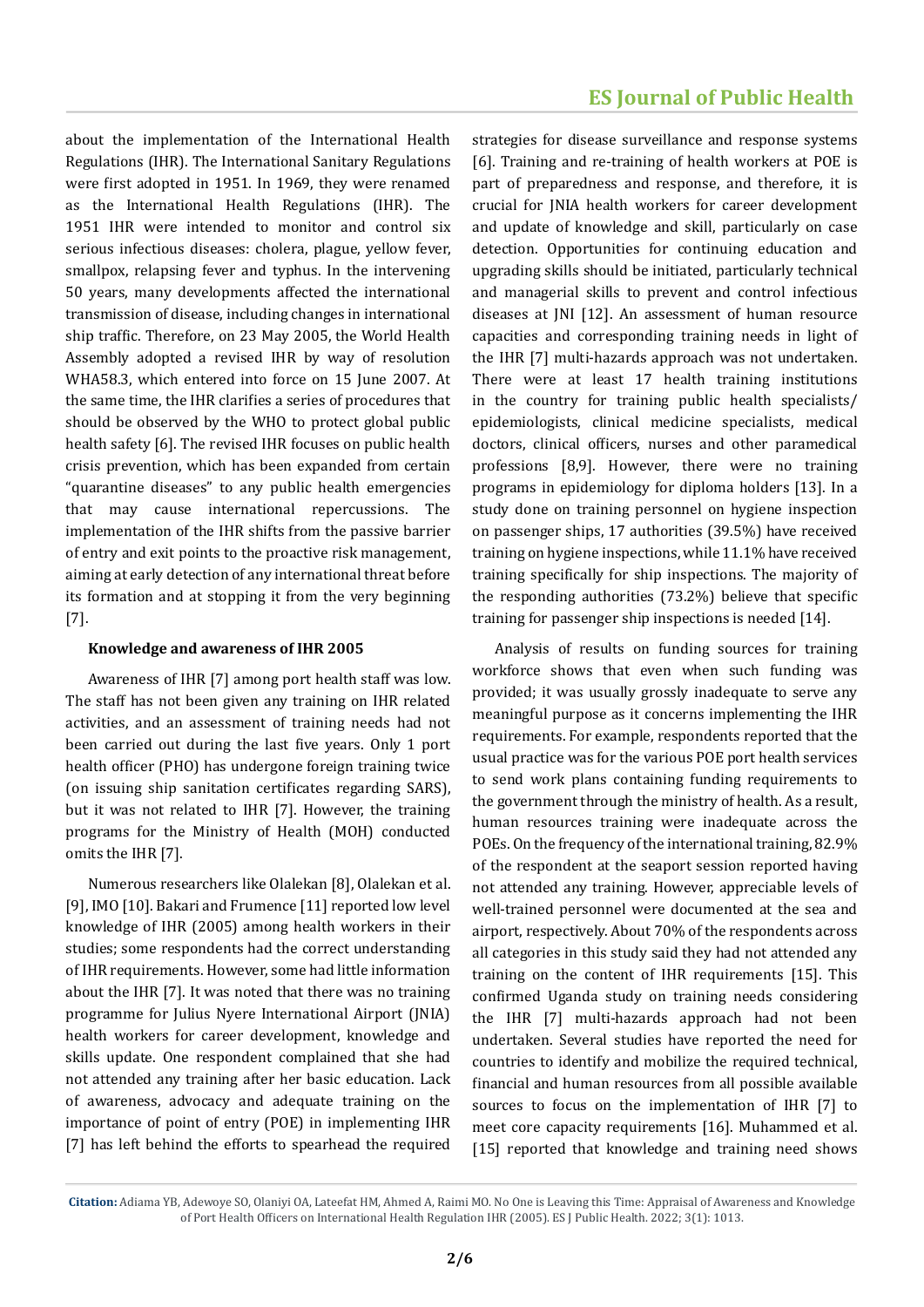26.8% of the respondents at the Airport are trained on the content of IHR, while 73.2% of the respondents are not trained on the content of IHR. Capacity developments in terms of training of core personnel on the content of IHR 2005 across the three. A total of 37 articles from 49 countries reported experience implementing the human resources core capacity from Cambodia, India, Uganda, and the United Kingdom indicated that traditional curricula, competencies and training did not prepare the workforce to implement IHR [7] and that additional knowledge transfer and skill-building is needed to ensure reporting and data use at subnational levels [17]. They also reviewed that sociocultural context influenced learning preferences varies from country to country and reported that face-toface learning was preferred in Morocco, while electronic learning was preferred in India and the United Kingdom. In China, Morocco, Africa and the United Kingdom, interactive and skill-building sessions were preferred over static knowledge transfer. Settings that had high staff turnover (e.g. rural areas, those with armed conflicts) faced staff shortages and required unique mechanisms for continual retraining.

#### **Methodology**

The study was conducted in some selected seaports in Nigeria. The Federal Republic of Nigeria is in West Africa on the Gulf of Guinea coast. The study design was descriptive cross-sectional evaluation. Questionnaires were used to capture the respondents' knowledge, awareness, experiences, and their understanding of IHR [7] and its content, in line with Core capacity requirements raised in the IHR [7] for human resource for health. The study covered Port health officers (PHOs) in Apapa Sea port, Warri and Port Harcourt seaports. Port health officer working in selected Seaports with sufficient cognitive ability to answer the study questions that were included.

#### **Sample size determination**

The minimum sample size was determined using the Fischer's formula for obtaining sample size when the population is less than 10,000 for descriptive studies:

$$
N_f = \frac{n}{1 + \left(\frac{n}{N}\right)}
$$

Value of n was calculated using the formula  $n = \frac{Z^2 pq}{d^2}$ Araoye [18].

 $q = 1.0 - p$ 

d = degree of accuracy, set at 0.05 for this study.

Adjustment for Non-Response

The minimum sample size:  $N = n/(100-r\%)$ 

Where r% was the anticipated non response rate, which is 10%

A total of 179 respondents (each for PHO and ships for inspection) were used for this study.

A systematic sampling technique was used for the selection of respondents.

All the selected site were used for the study. The numbers of PHOs interviewed were proportionately allocated based on the number of PHO in each selected sea port and equal allocation distribution was done for the ships.

Allocation at each port level was based on the samplingby-size approach, using the formula below:

#### n/N x ni

#### **Ethical statements**

Verbal and written consent was obtained from every respondent after explaining the study's purpose and assured the confidentiality of information obtained from them. Ethical clearance was obtained from KWASU Institutional Research Board and Publication Committee. Thus, ethical clearance for the study was obtained from the Research Ethics Committee of Kwara state University, Malete-Nigeria (Reference number: KWASU/FPAS/ EHS/023). Verbal and written consent were sought from the respondents after explaining the study details, and importance of the research work. The respondents were assured the personal information will be treated with utmost confidentiality.

#### **Statistical analysis**

The administered questionnaires were analyzed using appropriate statistical analyses such as frequencies, Chisquare test, and Ordinal logistics regression.

#### **Results**

Table 1 shows the modal age group is 44 - 47yrs (34.9%). Majority of the respondents were male, constituting 88.9%, 61.9% and 84.1 across the selected seaport. 158 (88.3%) were married while 6 (3.4%). 5% were singled. The majority 151 (84.4%) of the respondents, had Bsc/

2

**Citation:** Adiama YB, Adewoye SO, Olaniyi OA, Lateefat HM, Ahmed A, Raimi MO. No One is Leaving this Time: Appraisal of Awareness and Knowledge of Port Health Officers on International Health Regulation IHR (2005). ES J Public Health. 2022; 3(1): 1013.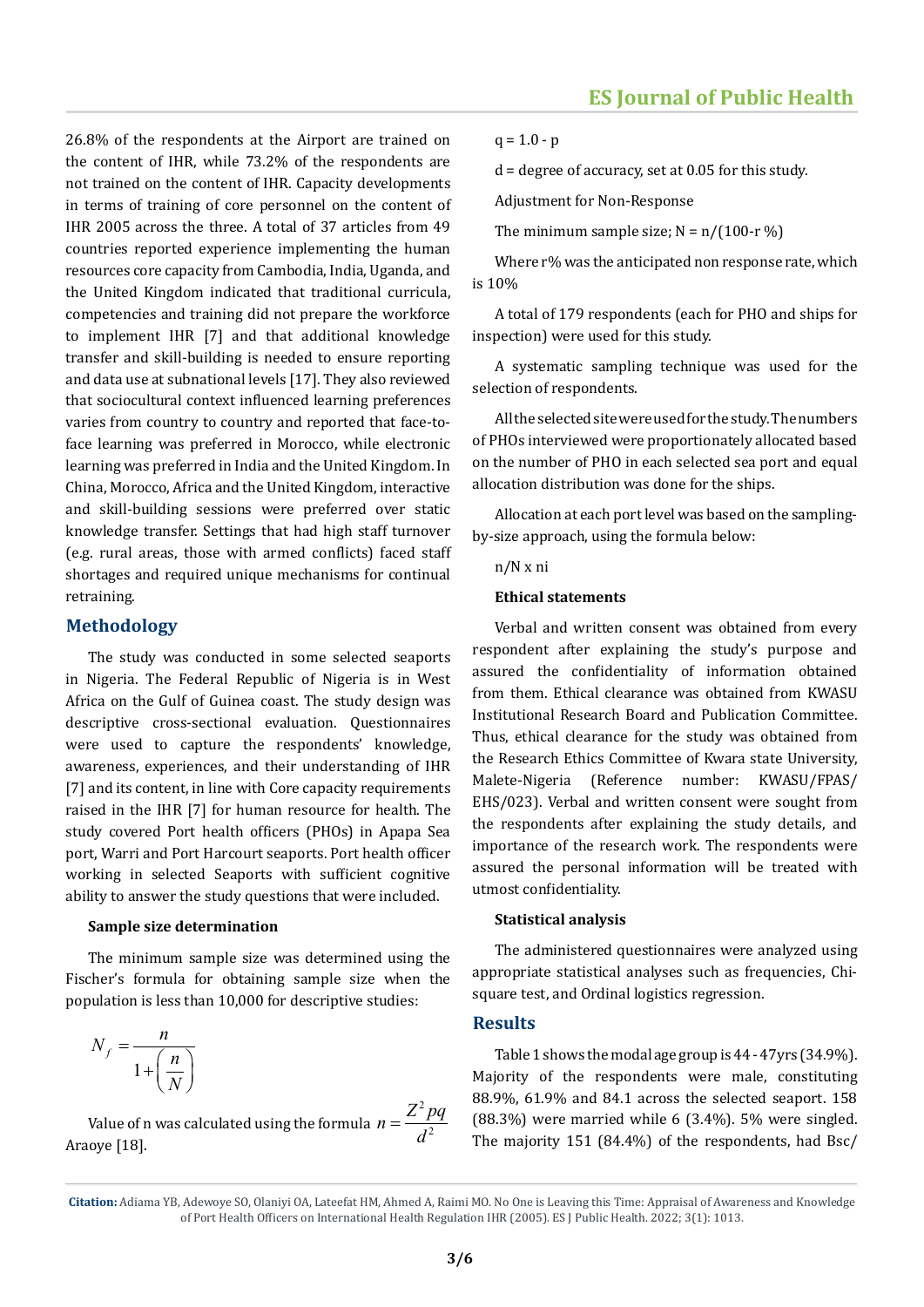Bed/HND as their highest level of education but none with Ph.D. Islam is the religion practiced by 54.7% of the respondents.

| Demographic<br><b>Variables</b> | Lagos Apapa<br>$(N=72)$ | <b>River port</b><br>$(N=63)$ | Delta port<br>$(N=44)$ | <b>Total</b><br>$(N=179)$ | р<br>value |
|---------------------------------|-------------------------|-------------------------------|------------------------|---------------------------|------------|
| <b>PHO Cadre</b>                |                         |                               |                        |                           | <<br>0.001 |
| <b>MLS</b>                      | 19 (26.4%)              | $1(1.6\%)$                    | 3(6.8%)                | 23 (12.8%)                |            |
| EHO                             | 23 (31.9%)              | 15 (23.8%)                    | 13 (29.5%)             | 51 (28.5%)                |            |
| CHO                             | 22 (30.6%)              | 21 (33.3%)                    | 13 (29.5%)             | 56 (31.3%)                |            |
| <b>NURSE</b>                    | $4(5.6\%)$              | 13 (20.6%)                    | 12 (27.3%)             | 29 (16.2%)                |            |
| <b>SO</b>                       | $4(5.6\%)$              | 13 (20.6%)                    | $3(6.8\%)$             | 20 (11.2%)                |            |
| Age                             |                         |                               |                        |                           | 0.14       |
| Mean (SD)                       | 47.153 (6.573)          | 44.746<br>(7.146)             | 45.205<br>(8.862)      | 45.8(7.430)               |            |
| Range                           | $35.000 -$<br>60.000    | $35.000 -$<br>56.000          | $35.000 -$<br>60.000   | $35.000 -$<br>60.000      |            |
| Gender                          |                         |                               |                        |                           | <<br>0.001 |
| Male                            | 64 (88.9%)              | 39 (61.9%)                    | 37 (84.1%)             | 140<br>(78.2%)            |            |
| Female                          | $8(11.1\%)$             | 24 (38.1%)                    | 7 (15.9%)              | 39 (21.8%)                |            |
| <b>Marital Status</b>           |                         |                               |                        |                           |            |
| Married                         | 71 (98.6%)              | 56 (88.9%)                    | 31 (70.5%)             | 158<br>(88.3%)            |            |
| Single                          | $0(0.0\%)$              | $3(4.8\%)$                    | 3(6.8%)                | $6(3.4\%)$                |            |
| Divorced                        | $1(1.4\%)$              | 4(6.3%)                       | 10 (22.7%)             | 15 (8.4%)                 |            |
| Separated                       | $0(0.0\%)$              | $0(0.0\%)$                    | $0(0.0\%)$             | $0(0.0\%)$                |            |
| <b>Education</b><br>attained    |                         |                               |                        |                           |            |
| BSc/Bed/HND                     | 53 (73.6%)              | 60 (95.2%)                    | 38 (86.4%)             | 151<br>$(84.4\%)$         |            |
| MSc/MBA                         | 19 (26.4%)              | $3(4.8\%)$                    | 6(13.6%)               | 28 (15.6%)                |            |
| PhD                             | $0(0.0\%)$              | $0(0.0\%)$                    | $0(0.0\%)$             | $0(0.0\%)$                |            |

**Table 1**: Socio-Demographic Characteristics of Respondents

Majority of respondents, 67(93.1%), 36(81.8%), 35(55.5%) at Apapa, River and Delta seaport, are aware of IHR [7]. While 24(54.5%), 22(30.6%) of Lagos and Delta port know its objectives and intent to prevent diseases at the point of entry. 22(30.6%) of respondents from Lagos port had attended training on IHR and 4(9.1%) from Delta.



**Figure 1**: Mode of training by the respondents

Figure 1 shows that the majority of 89(49.0%) of the respondents had on-the-job training, while 60 (33.5%) of respondents had face-face training courses.

Figure 2 shows that on the training frequency, only 15 (8.3%) of the respondents said the training takes place on an annual basis while the majority of respondents, 139 (77.7%), responded as the case may be and that no definite time and period for training.



**Figure 2**: Frequency of training by the respondents

| Table 2: Awareness and Knowledge of the Respondents on IHR (2005) |  |  |
|-------------------------------------------------------------------|--|--|
|-------------------------------------------------------------------|--|--|

|                                                                         |           | Lagos Apapa<br>$(n=72)$ | <b>River port</b><br>$(n=63)$ | Delta port<br>$(n=44)$ |
|-------------------------------------------------------------------------|-----------|-------------------------|-------------------------------|------------------------|
| Are you aware of<br>the existence of a<br>document called<br><b>IHR</b> | Yes       | 67(93.1%)               | 35(55.6%)                     | 36(81.8%)              |
|                                                                         | <b>No</b> | $5(6.9\%)$              | 28(44.4%)                     | $8(18.2\%)$            |
| Do you know its                                                         | Yes       | 22(30.6%)               | 16(25.4%)                     | 24(54.5%)              |
| objectives                                                              | No        | 50(69.4%)               | 47(74.6%)                     | 20(45.5%)              |
| Knowledge on core<br>capacity                                           | Yes       | $31(43.1\%)$            | $7(11.1\%)$                   | 26(59.1%)              |
| Requirement                                                             |           |                         |                               |                        |
|                                                                         | No        | 41(56.9%)               | 56(88.9%)                     | 18(40.9%)              |
| Do you have a copy                                                      | Yes       | 21(29.2%)               | $3(4.8\%)$                    |                        |
| of IHR                                                                  | <b>No</b> | 51(70.8%)               | 60(95.2%)                     |                        |
| Training on IHR                                                         | Yes       | 22(30.6%)               | 10(15.9%)                     | $4(9.1\%)$             |

**Citation:** Adiama YB, Adewoye SO, Olaniyi OA, Lateefat HM, Ahmed A, Raimi MO. No One is Leaving this Time: Appraisal of Awareness and Knowledge of Port Health Officers on International Health Regulation IHR (2005). ES J Public Health. 2022; 3(1): 1013.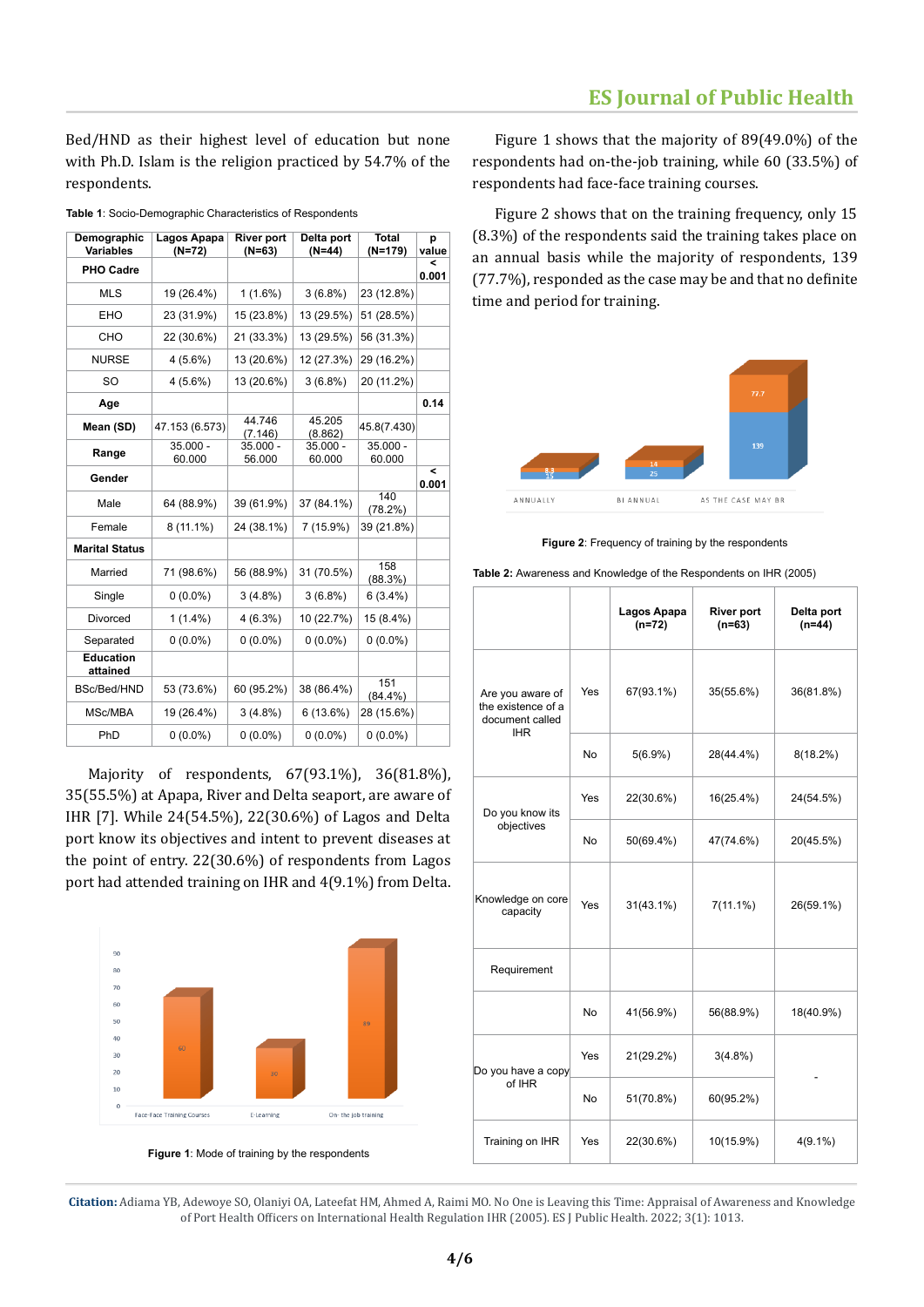From Table 3 and Figure 3 shows the p-values (0.02351) is less than the level of significance ( $\alpha$ =0.05), this indicates a strong association between the awareness and knowledge of international health regulations [7] with various departments/units. The plots below also buttress the awareness and knowledge of international health regulations [7] with various departments/units.

**Table 3:** Relationship of Awareness and Knowledge with Various Department/ Cadre

|  | Department/Cadre |     |    |        | Awareness $ X^2$ Statistics Degree of freedom (df) P-value |         |
|--|------------------|-----|----|--------|------------------------------------------------------------|---------|
|  |                  | Yes | No |        |                                                            |         |
|  | CHO              | 30  | 8  |        |                                                            |         |
|  | <b>EHO</b>       | 72  | 10 |        |                                                            |         |
|  | Doctor           | 7   | 3  | 11.288 |                                                            | 0.02351 |
|  | Nurse            |     | 6  |        |                                                            |         |
|  | Sc. Office       | 9   | 4  |        |                                                            |         |



**Awareness** 

**Figure 3**: Awareness with Various Department/Cadre

Figure 4 shows the rate of awareness and knowledge across the seaport by ordinal logistic regression with the area under curve 0.848, 0.843and 0.755 shows Lagos, River and Delta port, respectively. Moreover, this indicated Lagos seaport is more aware and have good knowledge when compared with other seaports in the study sites.



**Figure 4**: Rate of awareness and knowledge of IHR [7]

Table 4 shows that the majority, 138 (77.1%) of respondents across the selected seaports, had good awareness, but only 44(24.6) had good knowledge about IHR (2005)

**Table 4:** Awareness and Knowledge Score of the Respondents on IHR (2005) N= 179

| Variable  | Score | Frequency | Percent |
|-----------|-------|-----------|---------|
|           | Good  | 138       | 77.1    |
| Awareness | Poor  | 41        | 22.9    |
|           | Good  | 44        | 24.6    |
| Knowledge | Poor  | 135       | 75.4    |

## **Discussion of the Findings**

#### **Awareness and knowledge of respondents**

On awareness and knowledge, majority of the respondents (77.1%) demonstrate a good awareness of the IHR [7], while 22.9% had not and some even testified of hearing the said document for the first time. Even though most respondents are aware, only 24.6% of them can actually demonstrate good knowledge of IHR [7] and its intent to protect and prevent the spread of disease along the international route. Since the P-values (0.02351) is less than the level of significance ( $\alpha$ =0.05), this indicates a strong association between the awareness and knowledge of international health regulations [7] with various departments/units. On the rate of awareness and knowledge of IHR [7] across the selected seaport ordinal logistic regression was used for precision accuracy and revealed that Apapa Seaport (0.848) followed River seaport (0.0845) and Warri seaport (0.755) in Delta State. This finding was dissimilar to the study conducted by IMO (2013), where awareness of IHR [7] among port health staff was low. Also, the study confirmed Bakari and Frumence [11] assertion on low level knowledge of IHR [7] among health workers in his study. Some respondents had the correct understanding of IHR requirements. This finding was dissimilar to the study conducted by IMO [10], where awareness of IHR [7] among port health staff was low. Also, the study confirmed Bakari and Frumence [11] assertion on low level knowledge of IHR (2005) among health workers in his study. Anema et al. [19] reported in his study conducted among National focal person on IHR revealed, 88% reported having excellent/good knowledge of IHR [7] Annex 2; and this was contrary to this study 75.4% reported poor knowledge of it assessing potential public health emergency of international concerns (PHEICs). However, some of them had little information about the IHR (2005). Some respondents had the correct understanding of IHR

**Citation:** Adiama YB, Adewoye SO, Olaniyi OA, Lateefat HM, Ahmed A, Raimi MO. No One is Leaving this Time: Appraisal of Awareness and Knowledge of Port Health Officers on International Health Regulation IHR (2005). ES J Public Health. 2022; 3(1): 1013.